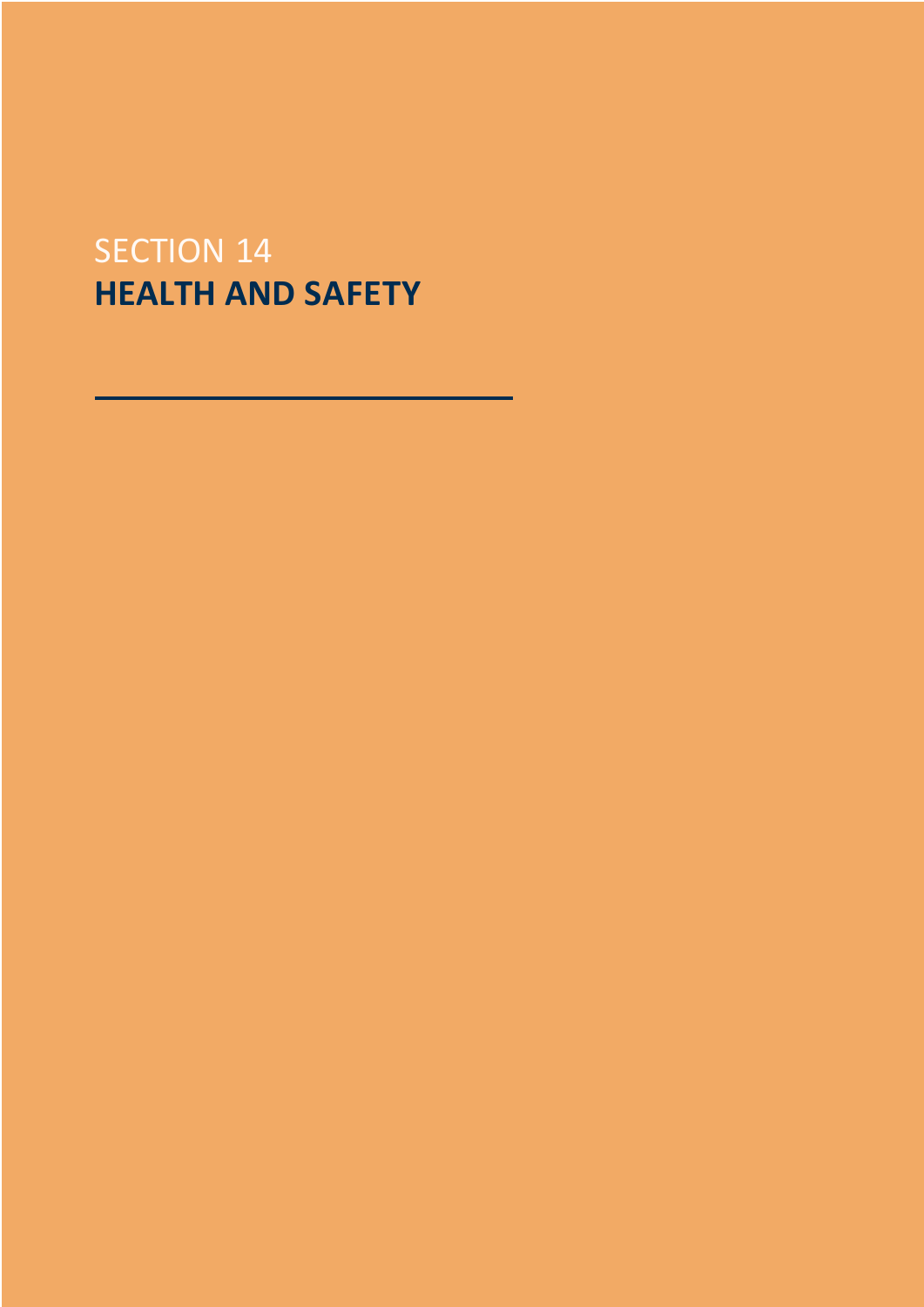# HEALTH AND SAFETY

## **14.1 Introduction**

The school views the health and safety and well-being of students as a major priority. There is a health and safety committee that meets on a regular basis to discuss issues, formulate policies and procedures and review any major incidents. The committee includes members of the senior leadership, nurses, teaching staff, facilities staff and a Regular safety checks are conducted throughout the campus. The school is guided by a set of policies and procedures that meet strict local Civil Defence regulations and demanding international standards.

## **14.2 Emergency Evacuation**

ISL Qatar has a documented evacuation procedure for use in a number of eventualities. This is practised on a regular basis. Should you be in the school building or on campus when the emergency evacuation alarm sounds, you are expected to vacate the building as quickly and quietly as possible, according to our published procedures.

## **14.3 Lock-down**

ISL Qatar has a documented lock-down procedure for use in a number of eventualities. Should you be in the school building or on campus when a lock-down is announced through the school public address system, you are asked to remain in your room, which will be locked by the teacher, and take shelter according to our published procedures.

## **14.4 Excursions and overseas trips**

There are regular excursions and trips organised by school. Excursion and trip organisers are required to complete a risk assessment and gain approval from the Head of Primary and/or Head of Secondary as well as the Ministry of Education for any excursion or other event involving students. A detailed Trips Policy and Procedures document ensures that Trip Leaders receive detailed guidance and support on a range of possible outcomes.

## **Overseas trips**

Overseas trips are organised during the school's Week Without Walls. Each trip has been selected for educational purposes. The trips are being organised through experienced school trip providers and our own staff who will lead each trip. Extensive risk assessments are made leading up to the trips.

### **14.5 Health**

To maintain regular health records and to enable safe health care to be given, parents are required to update the medical information for each student at the beginning of each year. A medical form is sent to all parents for this purpose and you are asked to update the medical staff of any changes to a student's medical situation. See Section 16 for more details.

## **14.6 Emergency Contacts**

In order for us to contact parents, please ensure that the phone and email records held by the school are up-to-date and any changes are communicated to the relevant Primary and/or Secondary Academic Assistant in a timely manner.

## **14.7 Visitors to School**

The school aims to check all visitors to the school. If you are visiting school outside morning and afternoon start and finish times, please check in with the security guards at the main entrance. If you are issued with a visitors or parent badge, please wear this at all times. If you are sending drivers or other staff to school, it is important that you make them aware of this regulation.

#### **14.8 ISL Qatar Online Safety**

The goal of the online learning policy is to ensure learning continues in the event of school closure for more than three school days. The goal is to carry on learning, but not necessarily replicate a traditional school day as per the timetable. Students shouldbe able to extend their learning independently, with the direction of the teacher:

We will continue to seek to offer a rigorous program of learning and assessment, that:

- Provides a high level of detail for all learning experiences.
- Specifies formative and summative assessments submission procedures.
- Continues to assess via projects and tests/quizzes (tests can be posted at a specific time with a stated expectation of the timeto be taken to complete).

Considerations that teachers will be aware of:

- Many families have more than one child attending school; children may have to share a device particularly at the primary level;some families may provide their younger children with iPads rather than computers.
- With the exception of EC1, EC2 and KG, parents should not be placed in the role of teaching; students should be able to carryout the tasks assigned by teachers independently, including being able to access the material.
- Learning should be authentic and can occur either online or offline (e.g. reading, writing, drawing, playing, constructing etc.